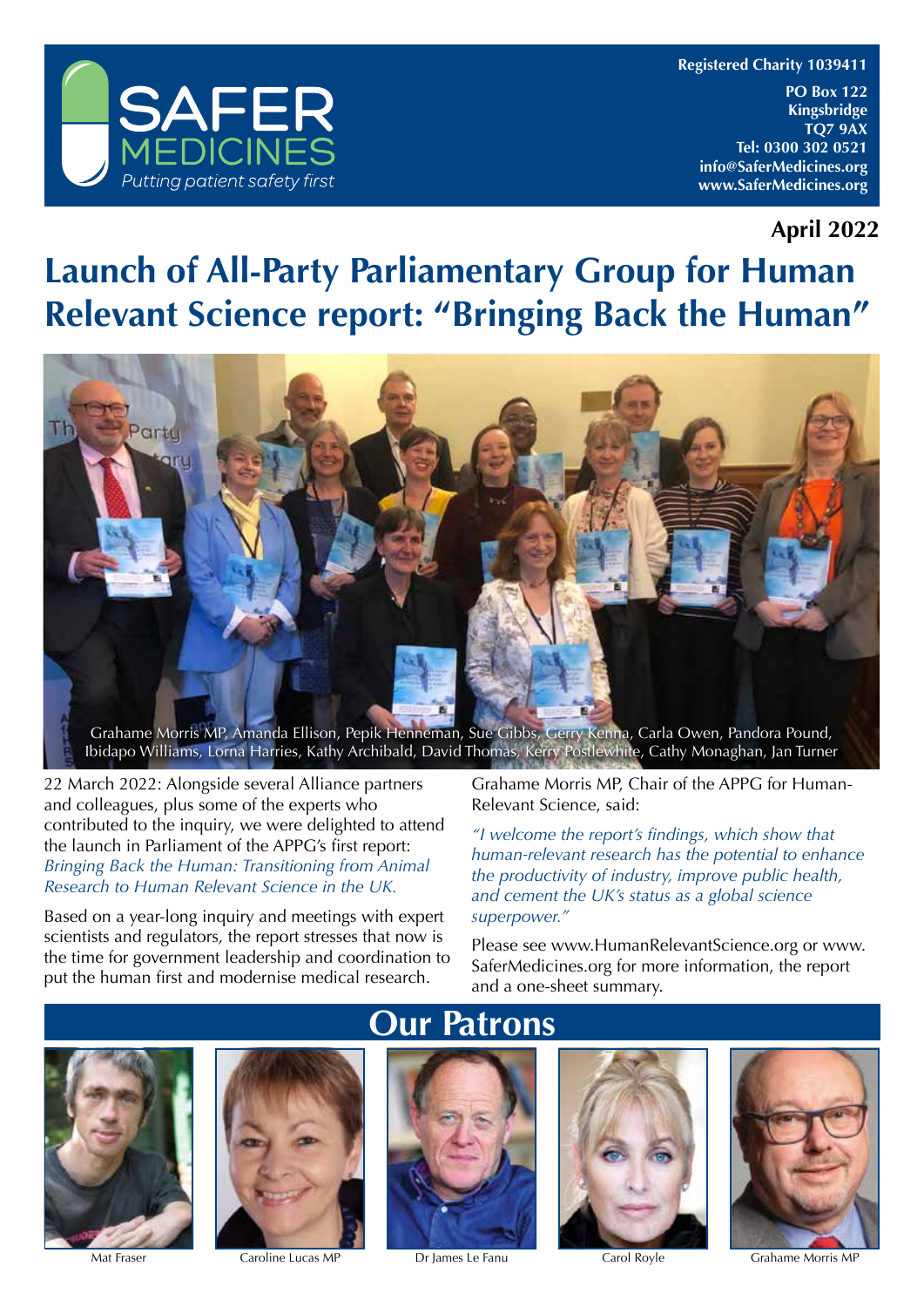### **CIAO Covid!**

Our Scientific Consultant, Rebecca Ram contributed her data-analysis skills to the international CIAO Covid collaboration, a project for modelling the pathogenesis of Covid-19 using the Adverse Outcome Pathway (AOP) framework. AOPs map the networks of connections between the cascades of molecular events that occur when a virus (or chemical) encounters the body, at cell, organ and ultimately, organism level. Led by the Evidence-Based Toxicology Collaboration, much progress has been made, and some of it was



presented at the US Society of Toxicology 2022 Congress in San Diego in March. See our website for more details, especially Rebecca's blog post.

### **A fascinating account of the scientific appraisal of animal research over the past 20 years**

"The role of systematic reviews in identifying the limitations of preclinical animal research, 2000 – 2022", by Professor Merel Ritskes-Hoitinga and Dr Pandora Pound (Safer Medicines Trust) is published by the James Lind Library and the

Journal of the Royal Society of Medicine.

Despite resisting scientific scrutiny for decades, animal studies have, over the last twenty years, been revealed by systematic reviews to be often poorly conducted and unreliable, with the result that

biomedical research? Given that transformative human-relevant technologies such as organ-chips and organoids, alongside advanced computational models and noninvasive imaging studies (such as microdosing), are now available,

# Ritskes-Hoitinga M, Pound P (2022). The role of systematic<br>reviews in identifying the limitations of preclinical animal<br>research, 2000 - 2022.

D Merel Ritskes-Hollinga (Merel Ritskes-Hollinga@radboudumc.nl) and Pandora Pound (candons@safermedicines.cro)

### Cite as: Ritskes-Hotinga M, Pound P (2022). The role of systematic reviews in identifying the<br>limitations of precinical animal research, 2000 - 2022. JLL Bulletin: Commentaries on the history of<br>treatment evaluation (https

#### Introduction

A thousand years ago, the Persian physician fbn Sina issued a strong warning about the pitfalls of using animals to developed<br>"Experiments should be carried our estimes for humans: on the bodie

humans have, on occasion, been seriously harmed. Such troubling exposures have prompted several initiatives to improve the quality of animal studies and their reporting, but these have had little impact so far on improving their translation to humans. Could it be that fundamental differences between species constitute an insurmountable problem for

could now be the time for a new paradigm?

Highly recommended reading (via our website), along with the Special Issue of the journal Animals (December 2020): "Are Animal Models Needed to Discover, Develop and Test Pharmaceutical Drugs for Humans in the 21st Century?", guest edited by Dr Pound.

### **Documentary film**



The Medical Illusion is a 55-minute documentary by Canadian film maker Gary Charbonneau, available free online at TheMedicalIllusion. com. It features some Canadian patients and politicians but also many scientists from Canada and all over the world, so it is relevant universally. Its focus is on the failure of translation from animals to humans and how that is holding back medicine. It contains a wealth of interviews and eye-opening revelations. We were delighted to introduce Gary to some of the subjects and can highly recommend this thought-provoking film, which will launch in Canada on 24th April. **NB**: There is no footage of animal experimentation.

One of the best ways to reach people with our message is through our leaflet. Please order copies for your friends and family, and if you can afford to, please help us with a donation, which will be hugely appreciated, no matter how small. We are in great need of funds to continue our work to transform medical research from a largely animal-based to a human-based science.

#### Medical research is broken



info@SaferMedicines.org www.SaferMedicines.org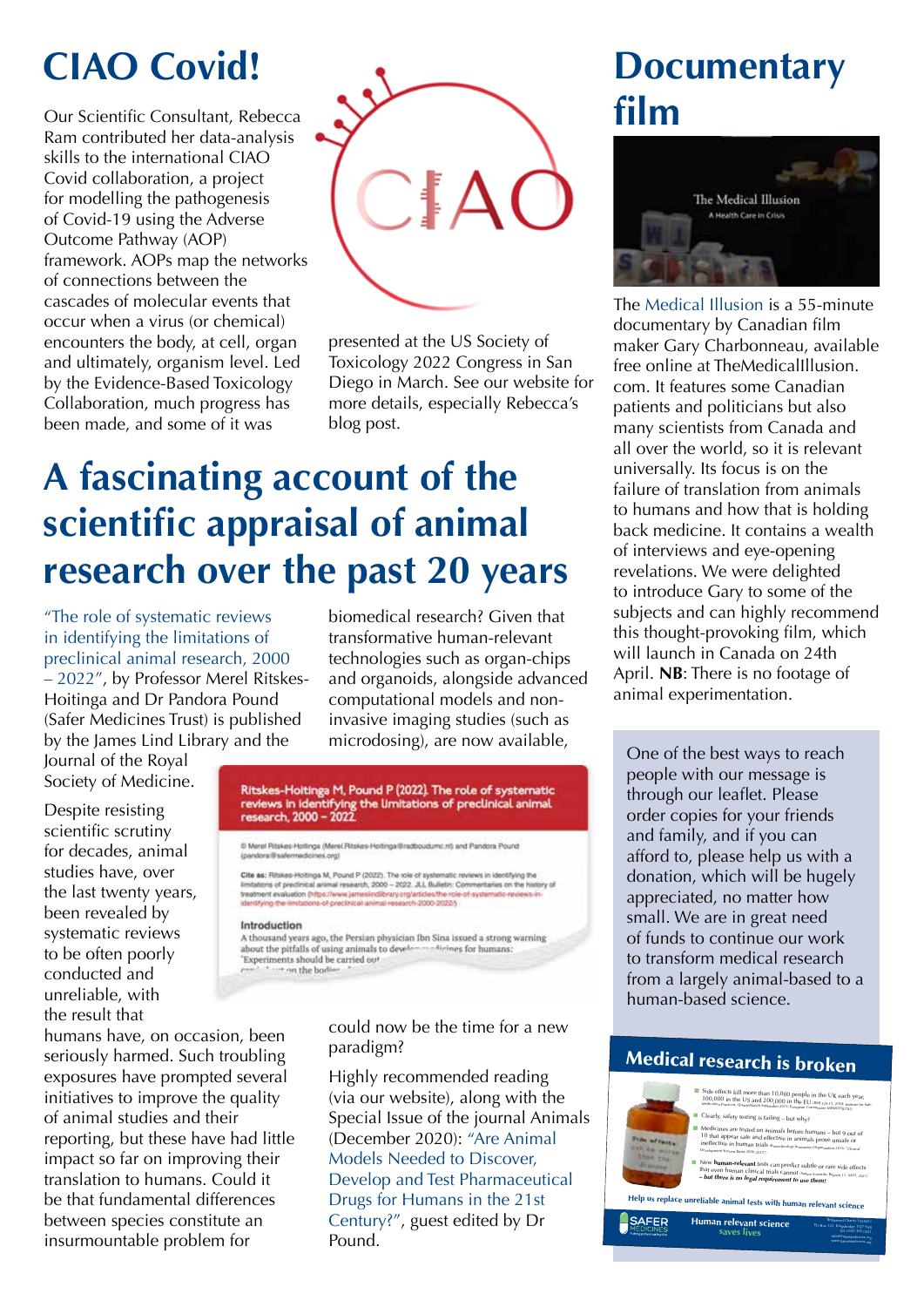### **Presentations to diverse audiences**

In March 2022, our Pharmaceutical Director, Dr Gerry Kenna, gave a virtual seminar on "In vitro models for assessment of drug-induced liver injury (DILI)" to the Liver Toxicity Working Group of the US regulator, the FDA. The talk gives a valuable insight, from an expert with decades of experience, into the state of the art of drug safety testing to avoid the risk of DILI, which can be serious and even fatal, and is a leading reason for failed development and use of many otherwise promising new drugs. The talk is technical, but in the summary in the final 7 minutes, Gerry explains that numerous methods using human-derived cells provide data that are much more useful than animal safety studies. It is past time for strong regulatory guidance that requires the use of in vitro methods to assess the risk of DILI, thus reducing the incidence of this serious but often avoidable adverse drug reaction.

Our Director, Dr Jan Turner was invited once again to give a virtual presentation to another Westminster Health Forum meeting on "The future of medicines regulation in the UK". Her talk described why innovation to ensure safe and effective medicines is imperative for the UK. She emphasised that we are calling for a regulatory system fit for the 21st century, which uses human-relevant science to deliver safer and more effective medicines more quickly and at less cost.

Jan also gave a webinar at a symposium of the Evidence-Based Toxicology Collaboration on overcoming data availability obstacles, highlighting the crucial need for ALL data, both negative and positive, clinical and preclinical, to be published. Without full transparency of data, to reduce bias, improper influence and misrepresentation, there can be no public trust in decisions taken regarding approval of medicines or other public health interventions. As the authors of "The Illusion of Evidence-Based Medicine" write in BMJ, 16 March 2022: "Until this problem is corrected, evidence based medicine will remain an illusion."

Our Scientific Consultant, Rebecca Ram, and our Research Consultant, Pandora Pound, both gave talks at the 11th World Congress on Alternatives and Animal Use in the Life Sciences in August and September 2021, on "New Approach Methodologies Funding and Regulation", and "Breaking the lock-in to animal research within academia", respectively.

Rebecca also gave an invited presentation on advancing human relevant research via New Approach Methodologies in November 2021, and Pandora gave a lecture for the course: Animals in Research: Law, Policy, and Humane Sciences, at Johns Hopkins Bloomberg School of Public Health, USA.

*All presentations are available on our website.*

### **Make a will for free with Farewill**

Now more than ever Safer Medicines Trust is relying on gifts in Wills from supporters like you to help our work live on. A legacy is a great way to keep your memory alive and continue to help the causes you care about. We have a partnership with Farewill (the largest will-writer in the UK and winner of many awards, including National Will Writing Firm of the Year 2019, 2020 & 2021), to offer a FREE willwriting service to our supporters. There is no obligation to leave any money to us and we will not know what you decide (unless you tell us) but we will be extremely grateful if you do.

Farewill can help you online or by phone. Their friendly experts make writing a will quick and easy. You can do it via https:// farewill.com/safer-medicines-trust or call 020 8050 2686 to make an



appointment - 9am-6pm, 6 days a week. You must notify the Customer Service team at the start of the call that you are a Safer Medicines Trust supporter. Farewill's experts will make sure your wishes are clear and that your loved ones are provided for exactly as you wish. They offer an Unlimited Changes service for complete peace of mind. appointment - 9am-6pm, 6 days a We are so grateful to the wonderful

people who have already left legacies to Safer Medicines Trust – it is no exaggeration to say that we simply would not exist without them. We remember them constantly and strive to fulfil their wishes, which drive all of our work.